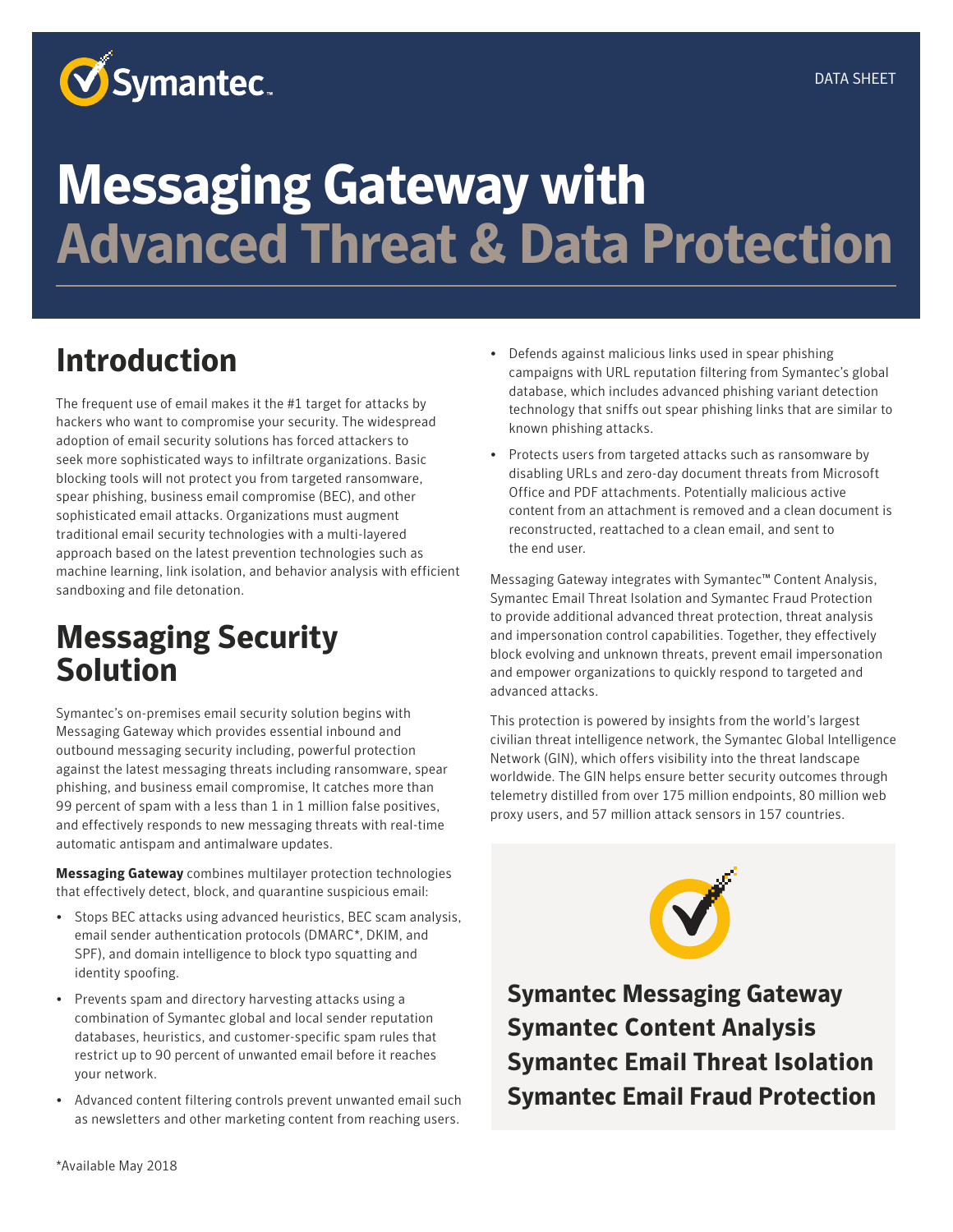

*Graphic: Symantec Messaging Gateway, Email Fraud Protection, Content Analysis, and Email Threat Isolation Integration*

#### **Advanced Threat Protection for Malicious Links and Files**

Advanced protection against malicious links used in spear phishing and targeted attack campaigns is provided by Email Threat Isolation which executes suspicious links remotely. This technology sends only safe rendering information to browsers, thereby preventing any zero-day malware delivered via email links from reaching your users. Email Threat Isolation also stops credential phishing by rendering suspicious websites in read-only mode, blocking users from submitting sensitive information such as corporate credentials and passwords.

Advanced threat protection for file based attacks is provided by Content Analysis which automatically escalates and brokers zero day threats utilizing advanced technologies such as machine learning, predictive file analysis, and virtual machine aware sandboxing to reveal malicious behavior and safely detonate suspicious files:

- Uses sophisticated predictive file analysis and machine learning to classify and act on results— drop, deliver, or pass files on for behavior analysis and detonation in a sandbox.
- Offers a customizable virtual machine or emulation-based sandbox to replicate production environments for accurate analysis and detection of virtual machine evasive malware originating from files.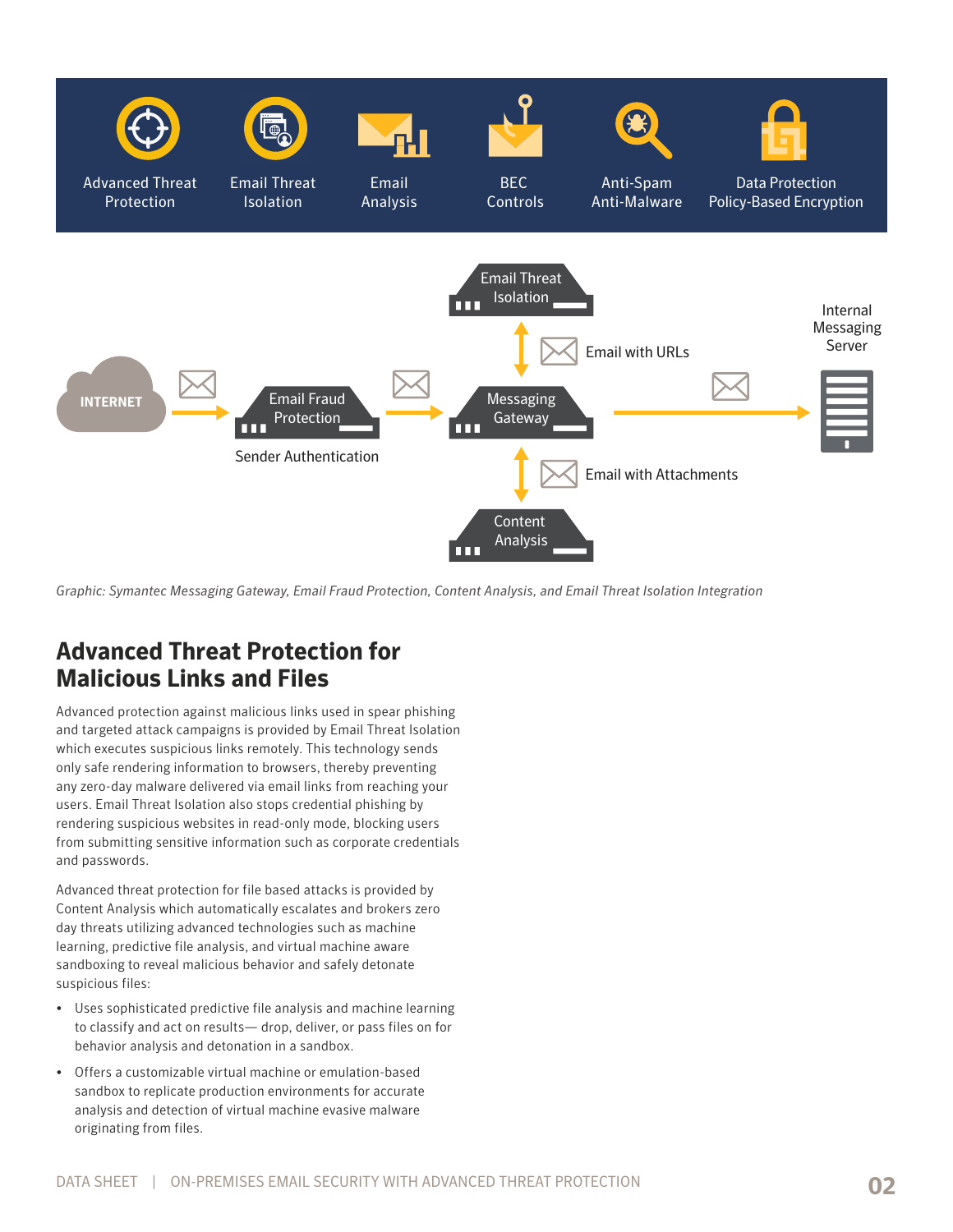

*Graphic: multi-layered threat detection technologies*

#### **Respond Faster to Targeted Attacks with Threat Analytics**

Stop targeted and advanced threats from spreading with in-depth analysis of sophisticated attack campaigns on your network. This includes indicators of compromise (IOC), such as file hashes and file artifacts, threat risk scores, and attack technology used. Security analysts can quickly correlate information and respond to threats using a native dashboard or through integration with third-party security information and event management (SIEM) systems. Messaging Gateway and Content Analysis provide the following threat intelligence to help accelerate threat investigation and response:

- Content Analysis issues sandbox detonation reports that provide actionable intelligence such as key malicious indicators, detailed static and dynamic event activity, downloadable analysis of artifacts and resources, and generated threat risk score.
- Messaging Gateway dashboard summary and detailed reports highlight threat trends, attack statistics and potential compliance issues. Automatic alerts provide real-time notification on virus outbreaks, policy violations, and email quarantine information.
- Find trends in attacks and identify targeted attack recipients using third party SIEMs to correlate advanced threat information from Content Analysis with Syslog data from Messaging Gateway.
- Accelerate threat analysis, blocking and remediation across network, endpoint, and messaging channels with Symantec Endpoint Protection and Symantec ProxySG integrations.

### **Data Loss Prevention**

Prevent leakage of sensitive information and meet your compliance and privacy requirements with Messaging Gateway's built-in, data loss prevention (DLP) and integrated policy-based encryption controls that make it easier to safeguard company data within messages or attachments.

- Administrators can easily build effective and flexible policies that enforce regulatory compliance and protect against data loss by fingerprinting and identifying actual company data within messages or attachments. Over 100 pre-built dictionaries, patterns, and policy templates help you implement automated data protection and enforcement policies easily.
- Automatic SMTP over TLS encryption ensures all email communications in transit are secure.
- Policy-based email encryption evaluates messages against customer-specified criteria. If encryption is necessary, messages can be sent to Symantec Content Encryption, an available add-on.
- Tight integration with market leading Symantec Data Loss Prevention provides a monitoring and enforcement point for sensitive information shared in email.